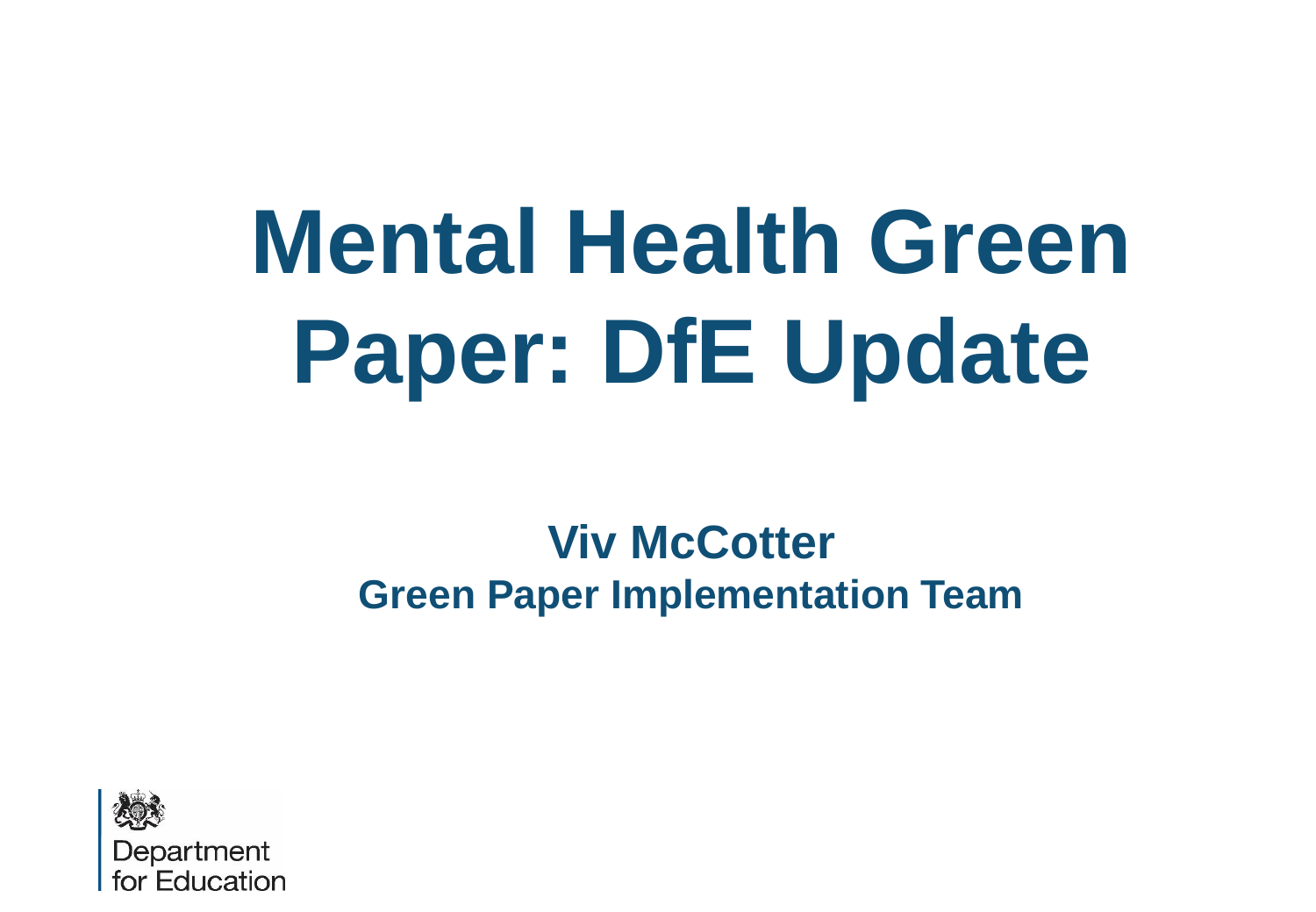# **Green Paper proposals**

- We will incentivise every school and college to identify a **Designated Senior Lead** for Mental Health to oversee the approach to mental health and wellbeing.
- We will fund new **Mental Health Support Teams**, supervised by NHS children and young people's mental health staff, to provide specific extra capacity for early intervention and ongoing help. These teams will be linked to groups of primary and secondary schools and to colleges, providing interventions to support those with mild to moderate needs and supporting the promotion of good mental health and wellbeing.
- We will trial a **four week waiting time** for access to specialist NHS children and young people's mental health services.



Department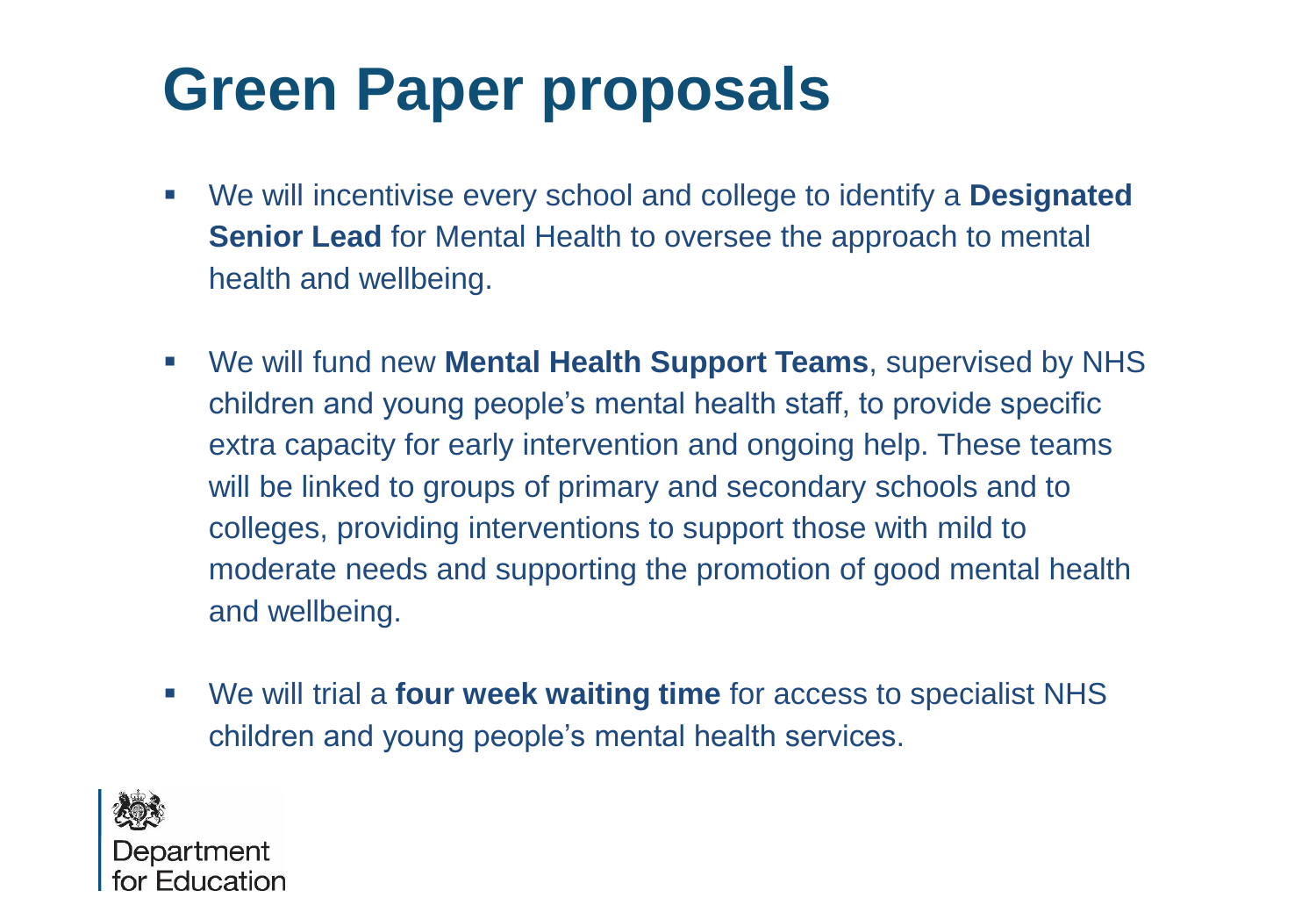# **Training school Designated Senior Leads for Mental Health**

We will incentivise the creation of Designated Senior Leads in schools & colleges by:

- Putting in place a high-quality **training package,** provided free of charge and with backfill cover (up to £95m over 5 years from 2019/20 academic year)
- Training is a vehicle for ensuring mental health is embedded within schools as part of a **whole-school approach**; plans, and expectations for teacher development
- In longer term, DfE will consider how this might be incorporated into a revised approach for **teacher development**, including how to link it with the NPQ curriculum, teaching schools and initial teacher training curriculum

Schools will need to identify a lead in order to be ready to work with a Mental Health Support Team as part of a trailblazer. The Designated Senior Lead training will help the school develop the role of that lead if they choose to do so.

#### **National roll-out of DfE/ NHSE's schools/CYPMHS pilot**

- To lay the groundwork for better joint working and to encourage schools to identify a Lead early in order to make the most of the link with local children and young people's mental health services.
- The second phase of the pilot is still ongoing until March 2019.
- DfE are preparing for a national procurement exercise commencing in October/ November 2018, in preparation for issuing a contract for this work for March 2019

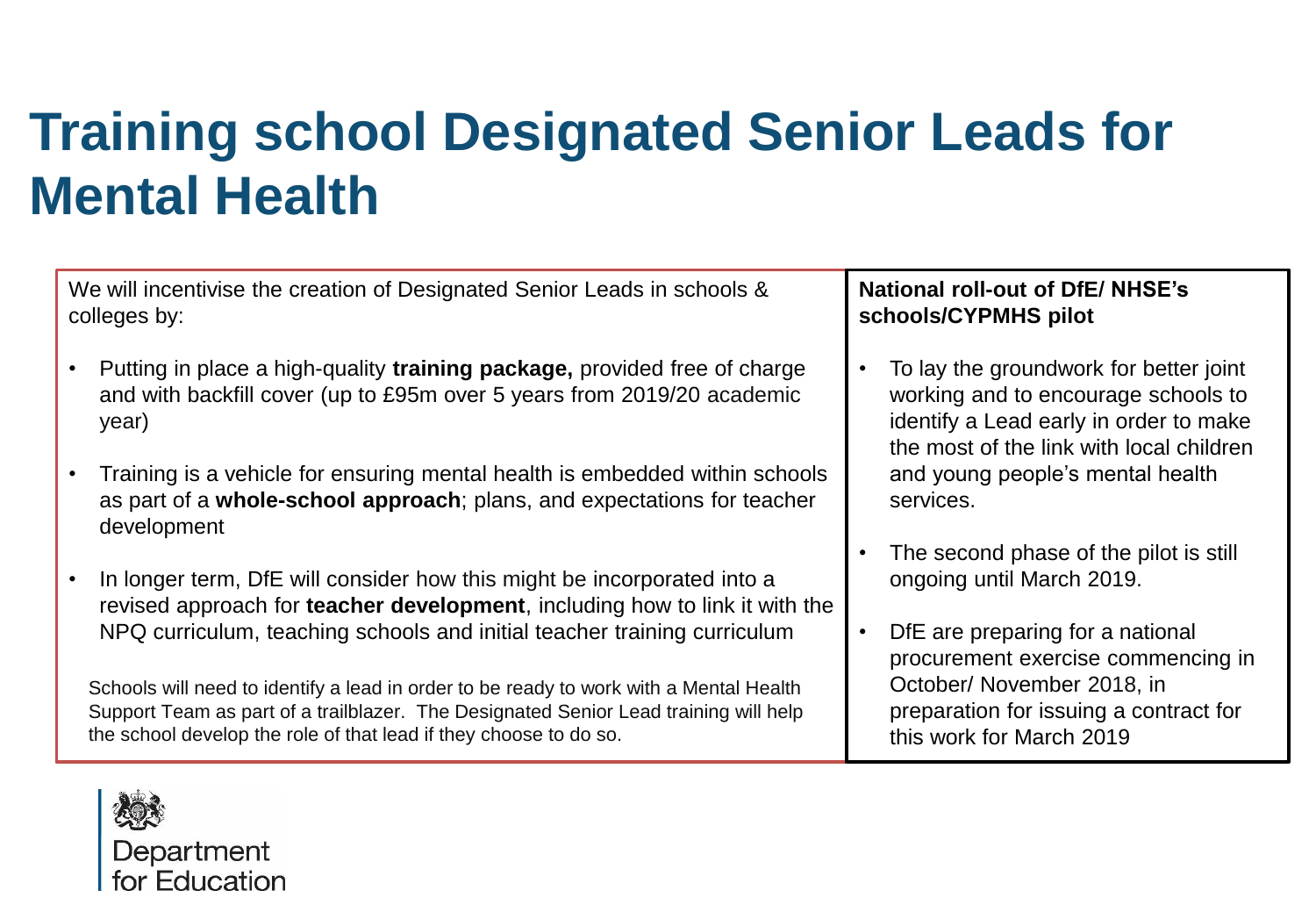# **Mental Health Support Teams**

- July 2018: response to consultation and expression of interest for trailblazer areas launched
- September November 2018: assessment of expressions of interest
- November 2018: announcement of first trailblazer areas
- January 2019: first trainees to start their course
- End 2019: first Mental Health Support Teams in place

Future rollout: expect to start recruiting second phase from January 2019 with phase 2 trainees starting course in September 2019. (Subject to NHS 10 year plan)

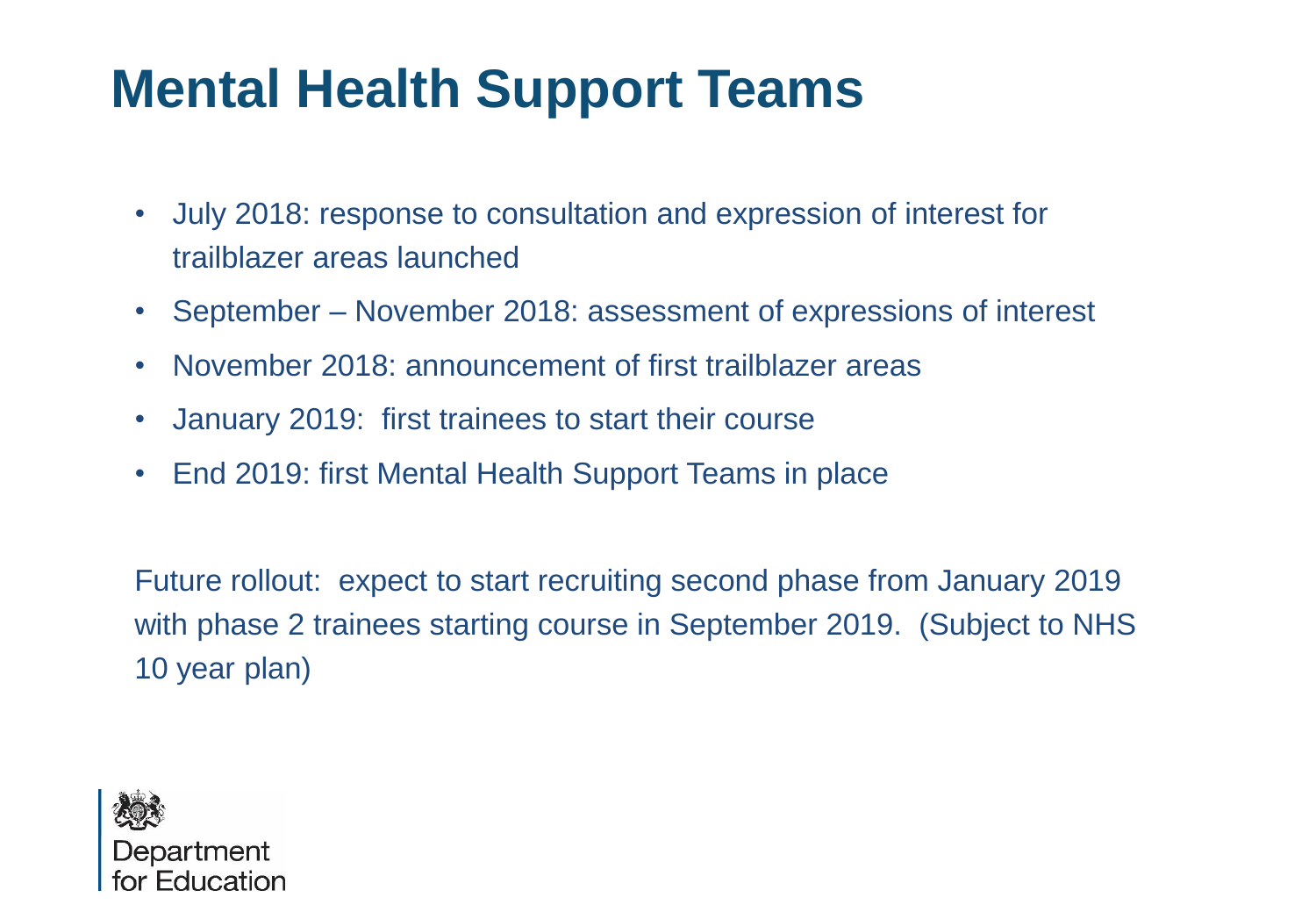# **Role of the teams**

The teams will:

- Deliver evidence based interventions in or close to schools and colleges for those with mild to moderate mental health issues.
- Help children and young people with more severe needs to access the right support.
- Work with and within schools and colleges, providing a link to specialist NHS services.
- Build on and increase support already in place, not replace it.

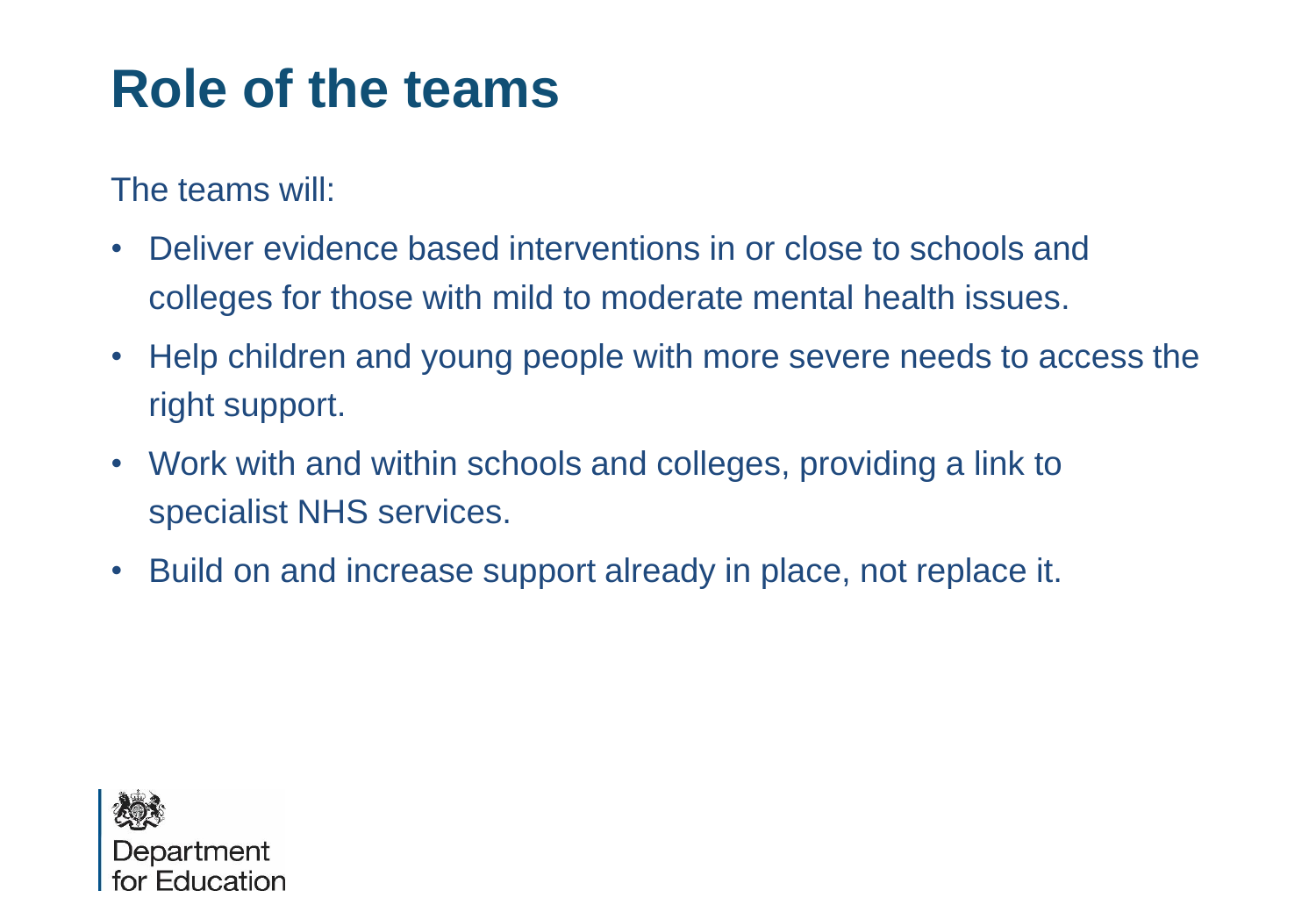### Potential team illustration A**.**

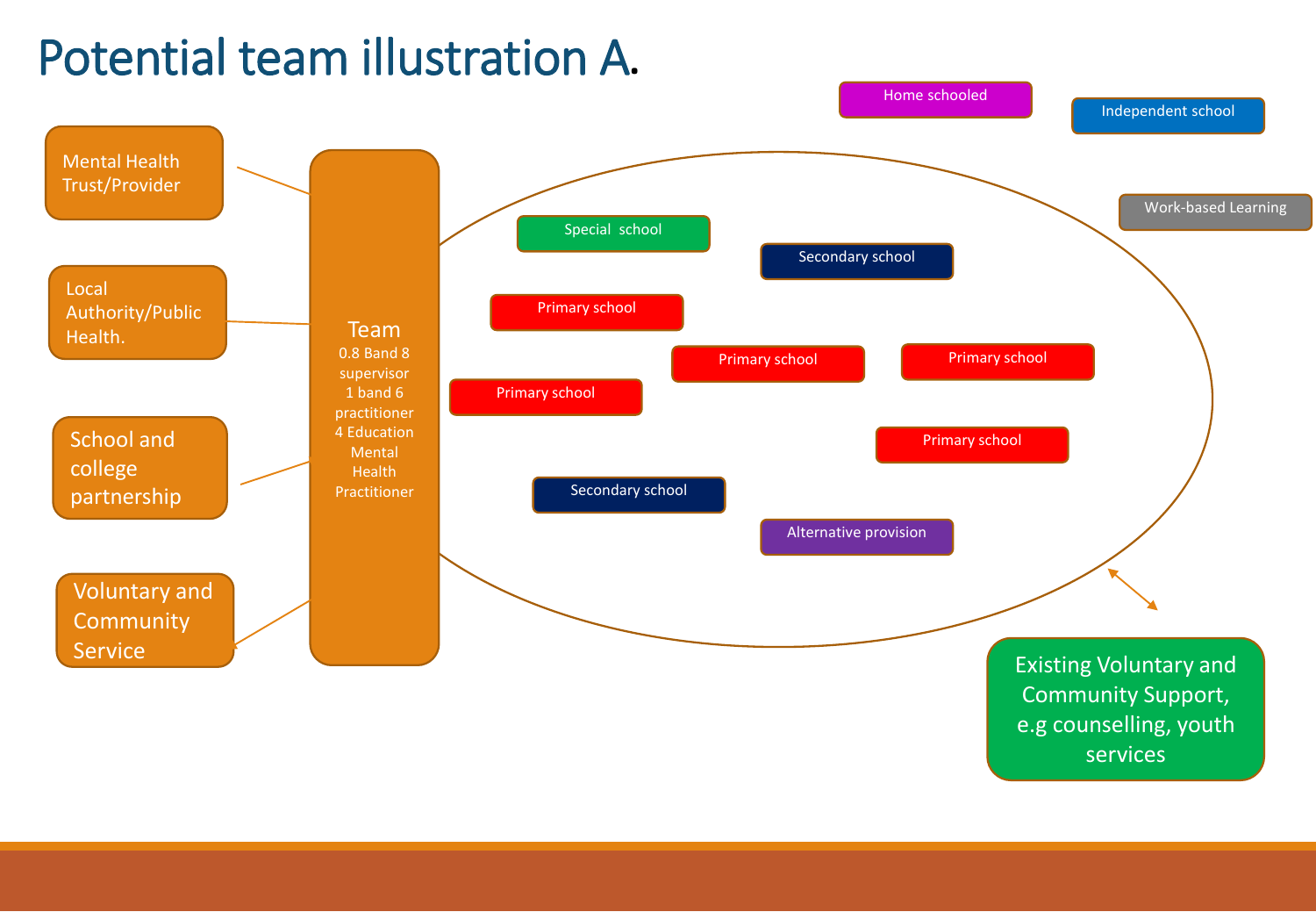### Potential team illustration B**.**

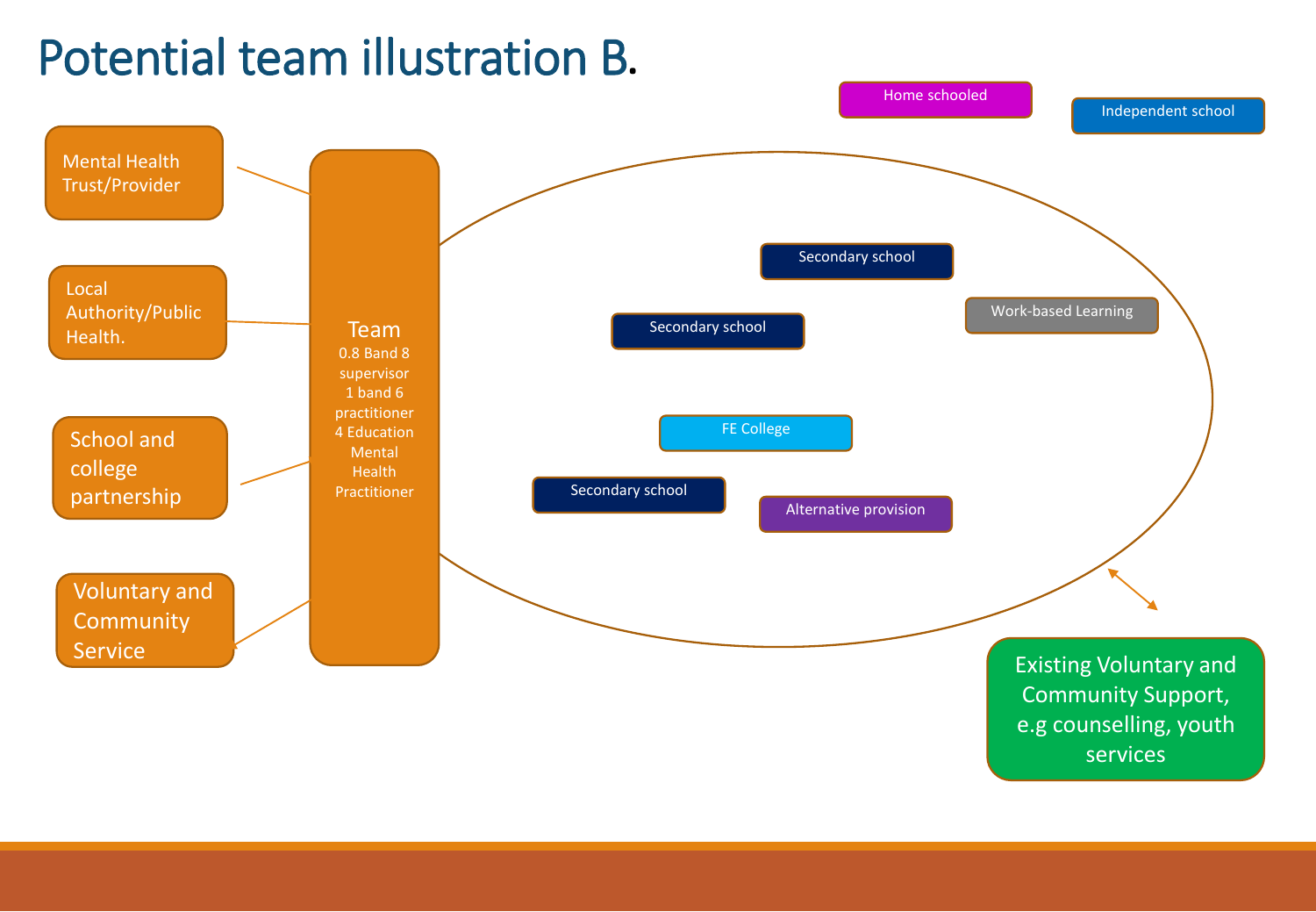# **Specific Trailblazer Learning**

#### **We want the trailblazers to help us understand how to meet the needs of**:

- Vulnerable children such as Looked After Children, Children in Need,
- CYP Special Educational Needs and Disabilities
- Early years not core but lots of interest

#### **Trailblazer areas will also need to consider:**

- Cross border issues different geographies, home location and school location may come under different CCGs
- Link up with other workforces Social Workers, EPs, School Nurses, **Counsellors**
- Rural/Urban differences

Starting principle of equality of access – no one group gets priority. But might look to some areas to develop this practice in more detail.

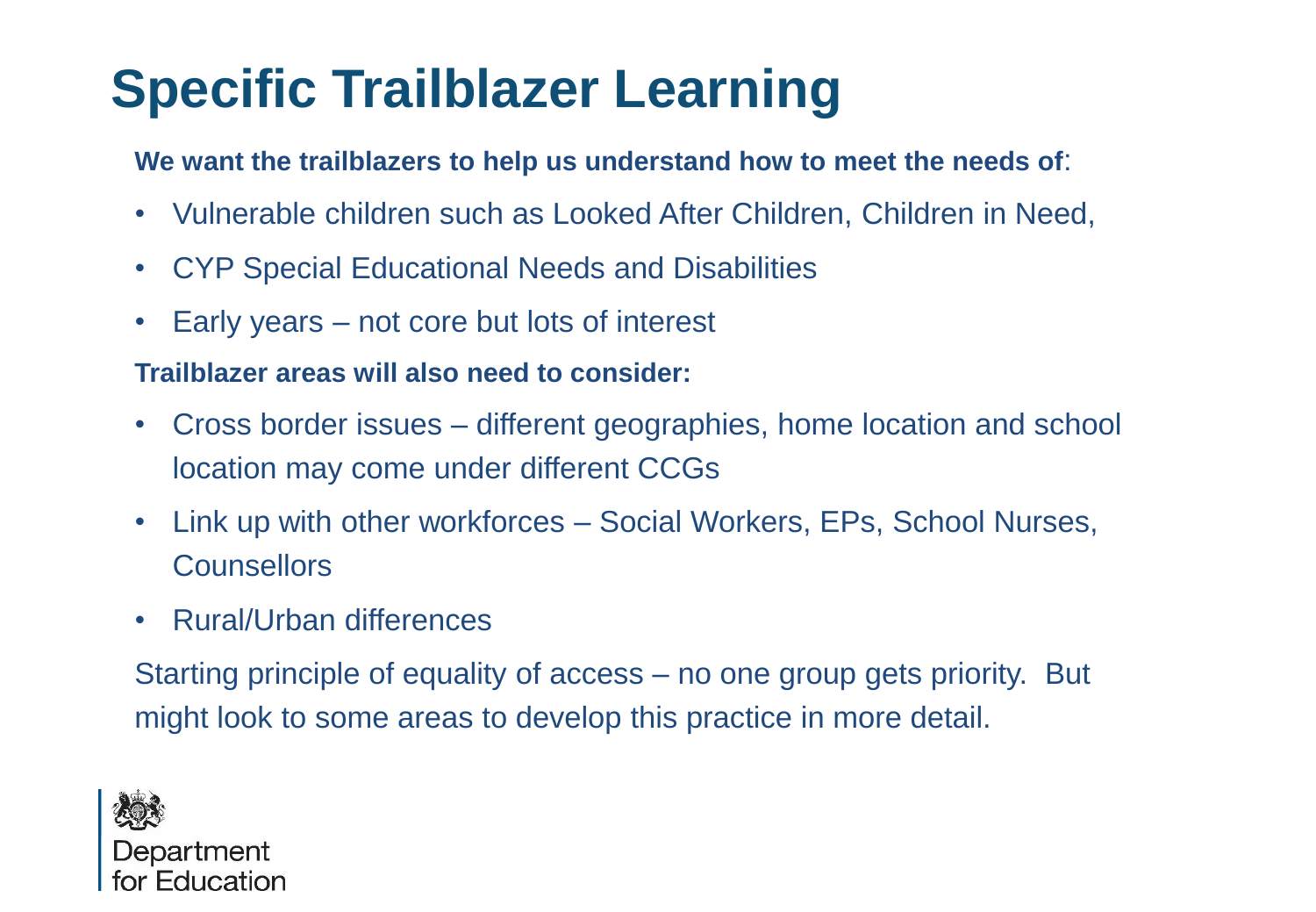## **DfE role**

Our role is to :

- Jointly oversee the implementation of trailblazers with NHS England, DHSC and HEE.
- Support with engagement and join up with education partners both at national and local level.
- Supporting delivery at local level (including the recruitment of additional regional delivery team.
- Implementation of Designated Senior Leads element and training needs.
- Roll-out of the schools/CAMHS links pilots.
- Jointly run and oversee the evaluation

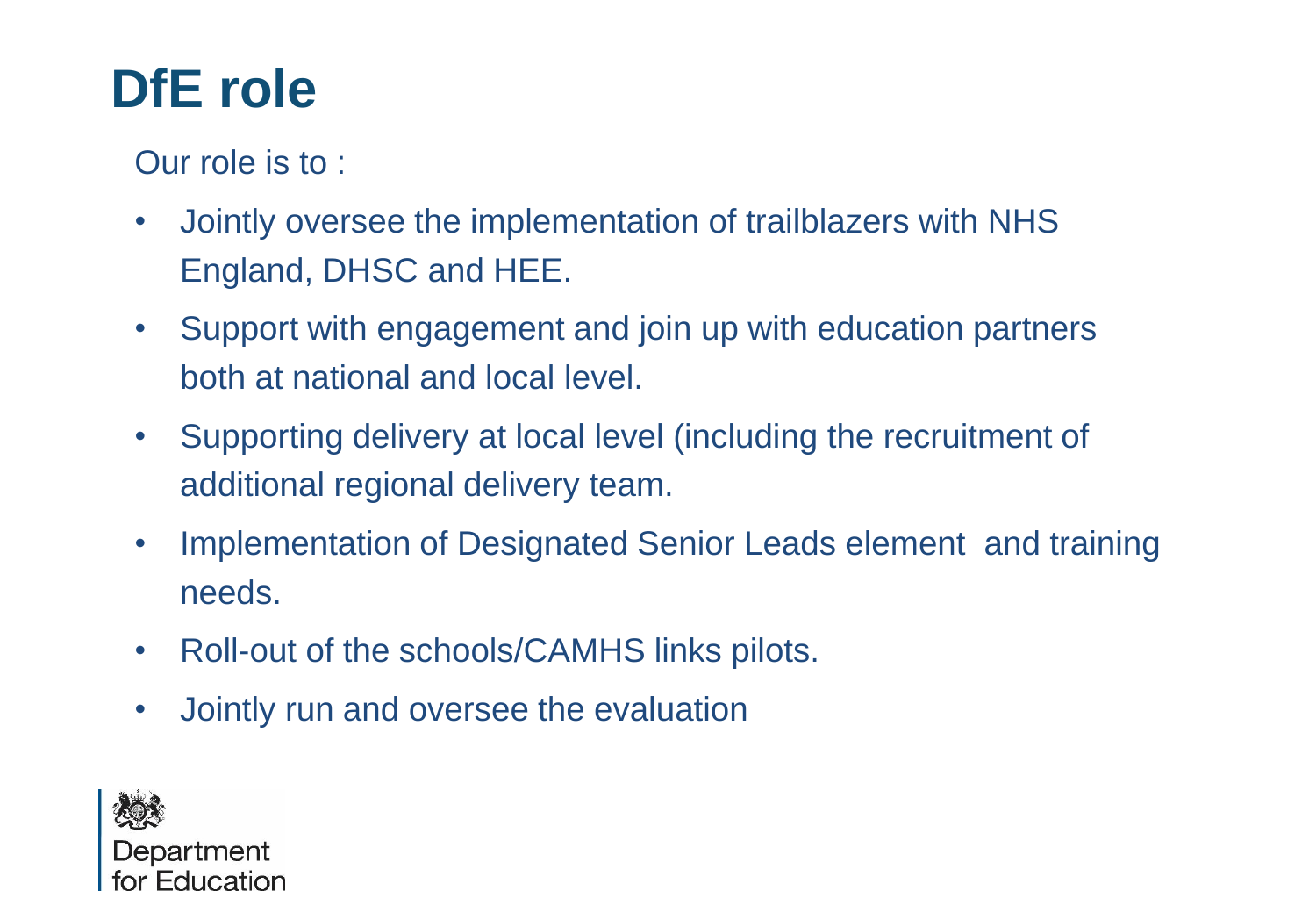## **Evaluation**



for Education